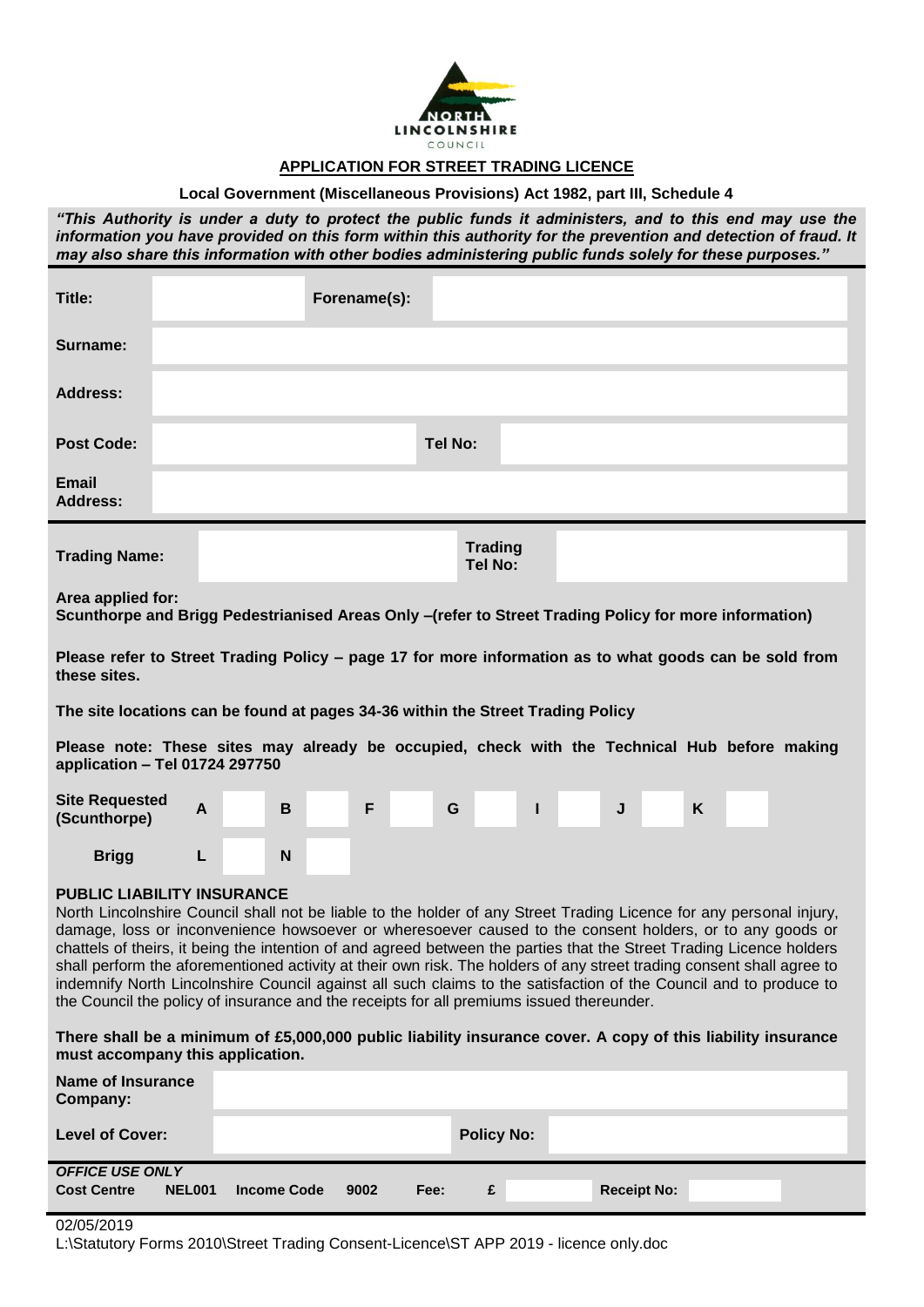| <b>Monday</b>                                                                                                                   |                  |         | pedestrianised area for large structures is time limited, restriction is in place after 10:00 hrs till 16:00 hrs |  |  |  |  |
|---------------------------------------------------------------------------------------------------------------------------------|------------------|---------|------------------------------------------------------------------------------------------------------------------|--|--|--|--|
|                                                                                                                                 | <b>Time from</b> |         | <b>Time until</b>                                                                                                |  |  |  |  |
|                                                                                                                                 |                  |         |                                                                                                                  |  |  |  |  |
| <b>Tuesday</b>                                                                                                                  |                  |         |                                                                                                                  |  |  |  |  |
| Wednesday                                                                                                                       |                  |         |                                                                                                                  |  |  |  |  |
| <b>Thursday</b>                                                                                                                 |                  |         |                                                                                                                  |  |  |  |  |
| <b>Friday</b>                                                                                                                   |                  |         |                                                                                                                  |  |  |  |  |
| <b>Saturday</b>                                                                                                                 |                  |         |                                                                                                                  |  |  |  |  |
| <b>Sunday</b>                                                                                                                   |                  |         |                                                                                                                  |  |  |  |  |
| Date of one off event (if<br>applicable)                                                                                        |                  |         |                                                                                                                  |  |  |  |  |
| The articles I wish to trade<br>in are:                                                                                         |                  |         |                                                                                                                  |  |  |  |  |
|                                                                                                                                 |                  |         |                                                                                                                  |  |  |  |  |
|                                                                                                                                 |                  |         |                                                                                                                  |  |  |  |  |
| Type of structure to be used:<br>(e.g. trailer, stall etc). A<br>photograph of the structure must<br>accompany this application |                  |         |                                                                                                                  |  |  |  |  |
| <b>Maximum External Dimensions</b>                                                                                              |                  |         |                                                                                                                  |  |  |  |  |
| Length:                                                                                                                         |                  | Width:  |                                                                                                                  |  |  |  |  |
| Height:                                                                                                                         |                  | Weight: |                                                                                                                  |  |  |  |  |
| <b>Waste Arrangements for:</b>                                                                                                  |                  |         |                                                                                                                  |  |  |  |  |
|                                                                                                                                 |                  |         |                                                                                                                  |  |  |  |  |
| Disposal of liquid waste/foul water:                                                                                            |                  |         |                                                                                                                  |  |  |  |  |
| Disposal of solid waste/litter/rubbish:                                                                                         |                  |         |                                                                                                                  |  |  |  |  |